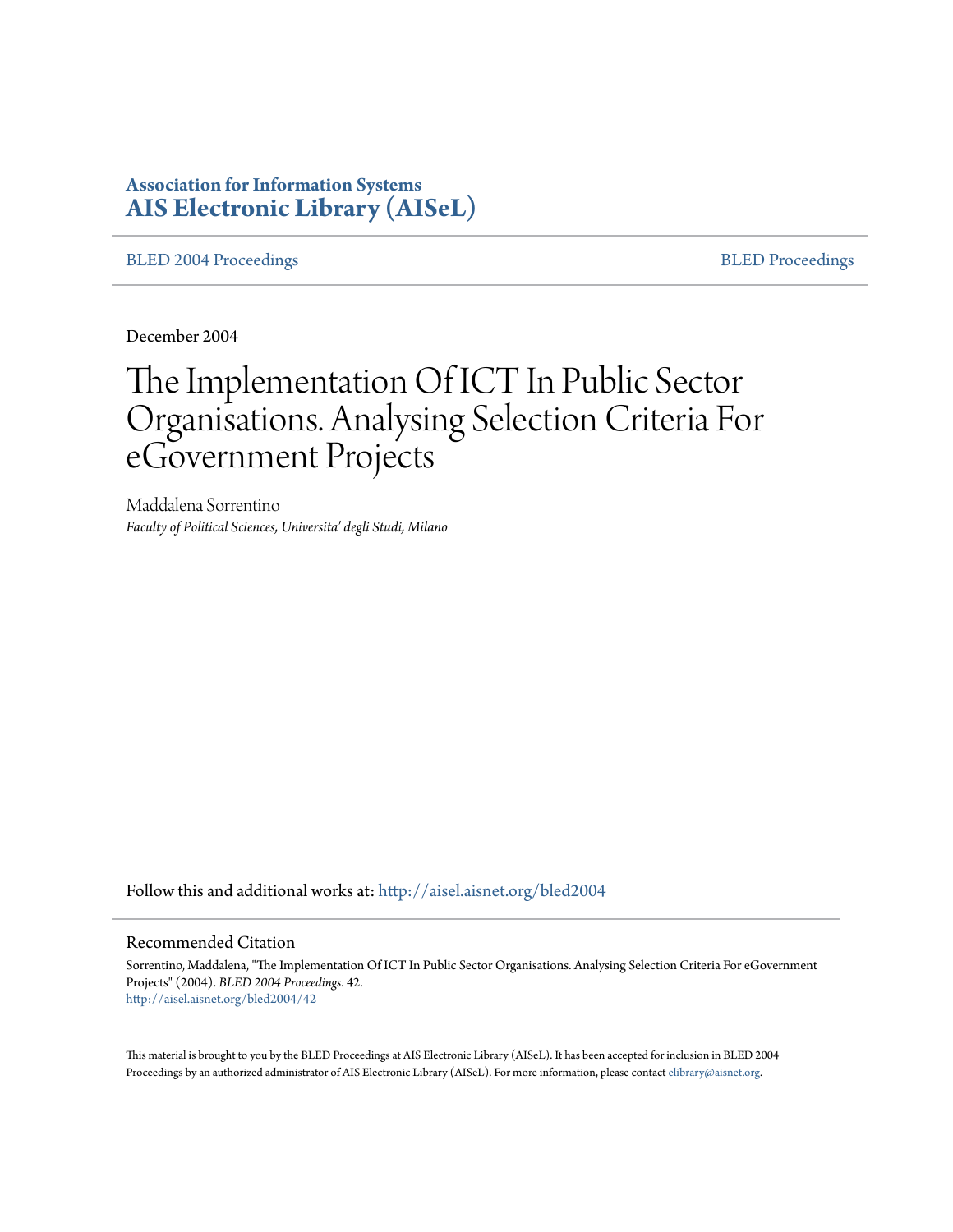## **17th Bled eCommerce Conference**

#### **eGlobal**

Bled, Slovenia, June 21 - 23, 2004

# **The Implementation Of ICT In Public Sector Organisations. Analysing Selection Criteria For eGovernment Projects**

#### **Maddalena Sorrentino**

Faculty of Political Sciences, Universita' degli Studi, Milano, Italy

#### **Abstract**

*Taking as a starting point the recent approval of 138 co-financing proposals put forward by numerous Italian public bodies within the context of a national e-government plan, the article poses the question of whether these types of initiatives are really likely to unleash mechanisms capable of improving organisational performance. The evaluation criteria adopted in the course of the selection process are analysed on the basis of a model elaborated by Soh and Markus (1995). The aims are: to carry out a general assessment of the role attributed to information and communication technology (ICT) in the modernization of the public sector and to draw some conclusions from this progress towards the realization of e-government.* 

#### **1 Introduction**

The modernisation of public services on the basis of the capabilities offered by information and communication technology (ICT) has produced a new paradigm, that of "electronic government" or "e-government". Among the technologies capable of realising the idea of modernising (or reinventing) public administration, the Internet clearly occupies a central role (Lenk and Traunmueller, 2000a).

In Italy the approval of 138 co-financing proposals put forward by regional and local bodies in the context of a plan carried out by the Ministry for Innovation and Technology (Gazzetta Ufficiale, 2002) represents an important novelty, not least on account of the large number of bodies involved (19 regions, 95 provinces, 3,574 municipalities or unions of municipalities and 218 mountain communities) and the magnitude of the pool of potential users. The plan aims at putting in place infrastructure and services – where the government has identified the greatest need - which take advantage of the potentiality offered by Internet and other technologies inspired by it.

Initiatives like this, which emerge in the context of the front-end of public bodies, i.e. at the point where the bodies feel most keenly the pressure of the demand for services, give rise to great expectations and often betray an excessive optimism. Inevitably, a question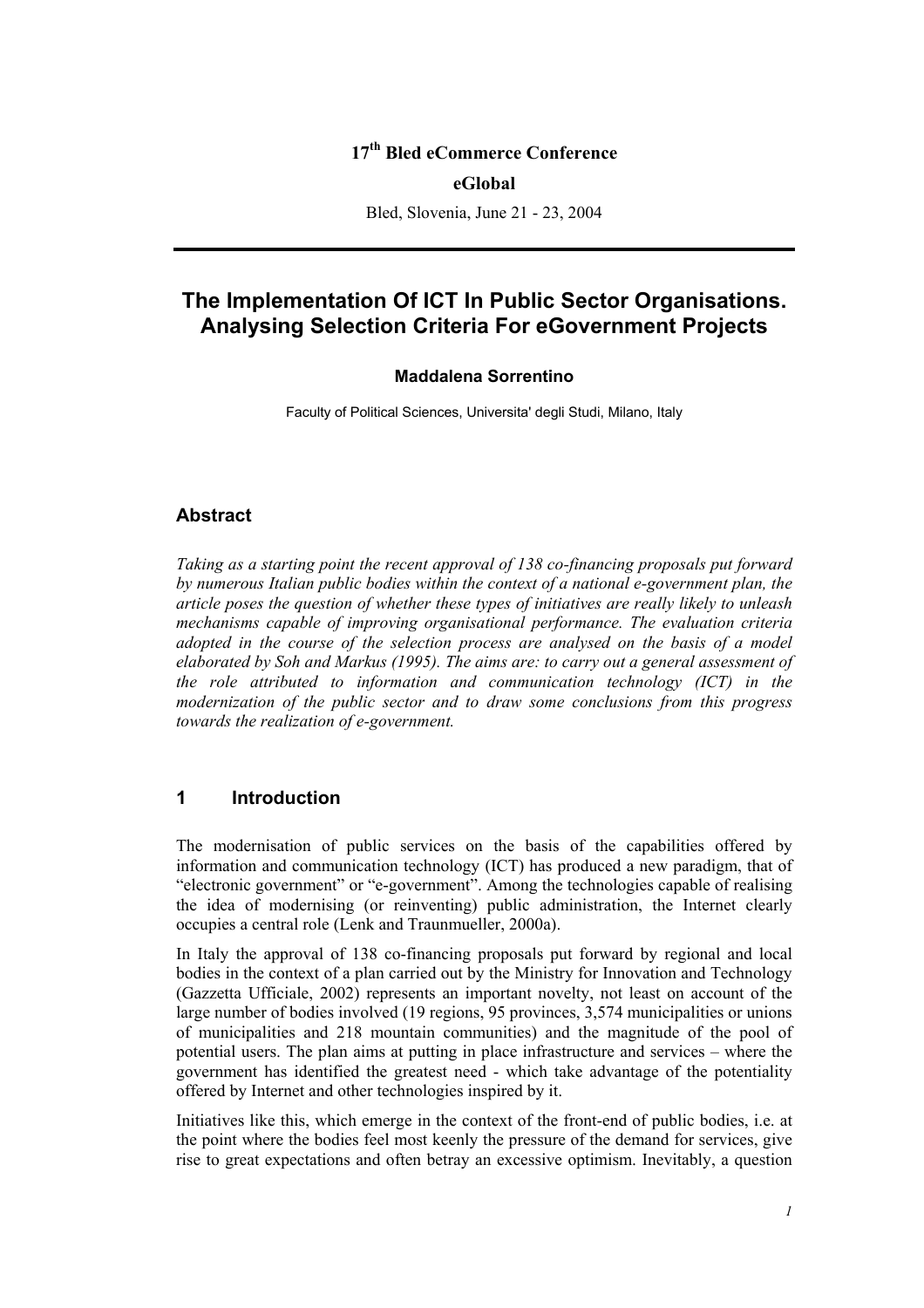arises: Are criteria adopted by the Ministry adequate to promote organizational performance?

This article aims to give a response to this question. Because "policies bear impressed upon themselves the indelible mark of the hypotheses that underpin them" (Regonini, 2001, pg. 194), we think that the analysis of the criteria adopted in the process of selecting the projects can throw light on the role attributed to ICT in the shaping of organisational innovation in the public sector.

Public sector organizations are only now starting to understand the enormous benefits of leveraging Internet technologies to improve through electronic government applications both internal processes and interactions with external constituencies (Chircu and Hae-Dong Lee, 2003; Lenk and Traunmueller, 2000b). Conscious that technological innovation cannot be analysed independently of organisational change (Markus and Robey, 1988; Orlikowski, 1992), we have chosen to give priority to analytical perspectives that originate in studies conducted in the information systems field. While we recognize the great importance of the influence of contextual factors (e.g. the often very distinct characteristics of the national contexts in which different bureaucracies operate) in studying ICT implementation within public organizations, these kinds of issues will not be addressed in the present article.

The paper is structured in the following way. Section 2 briefly illustrates the relationship between ICT and organisational change firstly in general terms and then in the light of a framework developed by Soh and Markus (1995). Section 3 draws attention to some factors peculiar to the relationship between technology and public administrations. Section 4 goes on to analyse the evaluation framework laid down by the Italian Ministry for Innovation and Technology, seeking to point out the implications it has in respect of the Soh and Markus model as applied to public organisations. The final section draws together some concluding considerations.

# **2 ICT And Organisational Change According To Soh And Markus**

Investigating the relationship between ICT and organisational change means concentrating on questions like: when, how and why do investments in technology improve organisational performance.

Performance is a complex construct. Numerous studies have proposed models based on traditional financial indicators such as ROI (Return on investment), ROA (Return on asset) or the relationship between costs and revenues or between costs and benefits. Other lines of research give priority to issues of effectiveness as they relate to the use of information technology (Kohli and Sherer, 2002). For example, Damanpour *et al*. (1989, pg. 592) maintain that "organisational performance or effectiveness is the ultimate objective of all organizations". This statement can be read in various ways depending on the interpretative perspective adopted. For example, according to the perspective that considers organisations rational entities which aim at the pursuit of predefined objectives, one performance indicator is represented by the achievement of those very objectives. Alternatively, in the context of studies that view organisations as coalitions of individuals driven by different interests and motivations, one performance parameter is the degree of satisfaction expressed by the various stakeholders as a consequence of the introduction of a given system. Finally, for those scholars for whom organisations are entities constantly involved in relationships of exchange with the external world with a view to taking possession of scarce resources, a valid indicator is the capacity to accumulate such resources so as to transform them into output.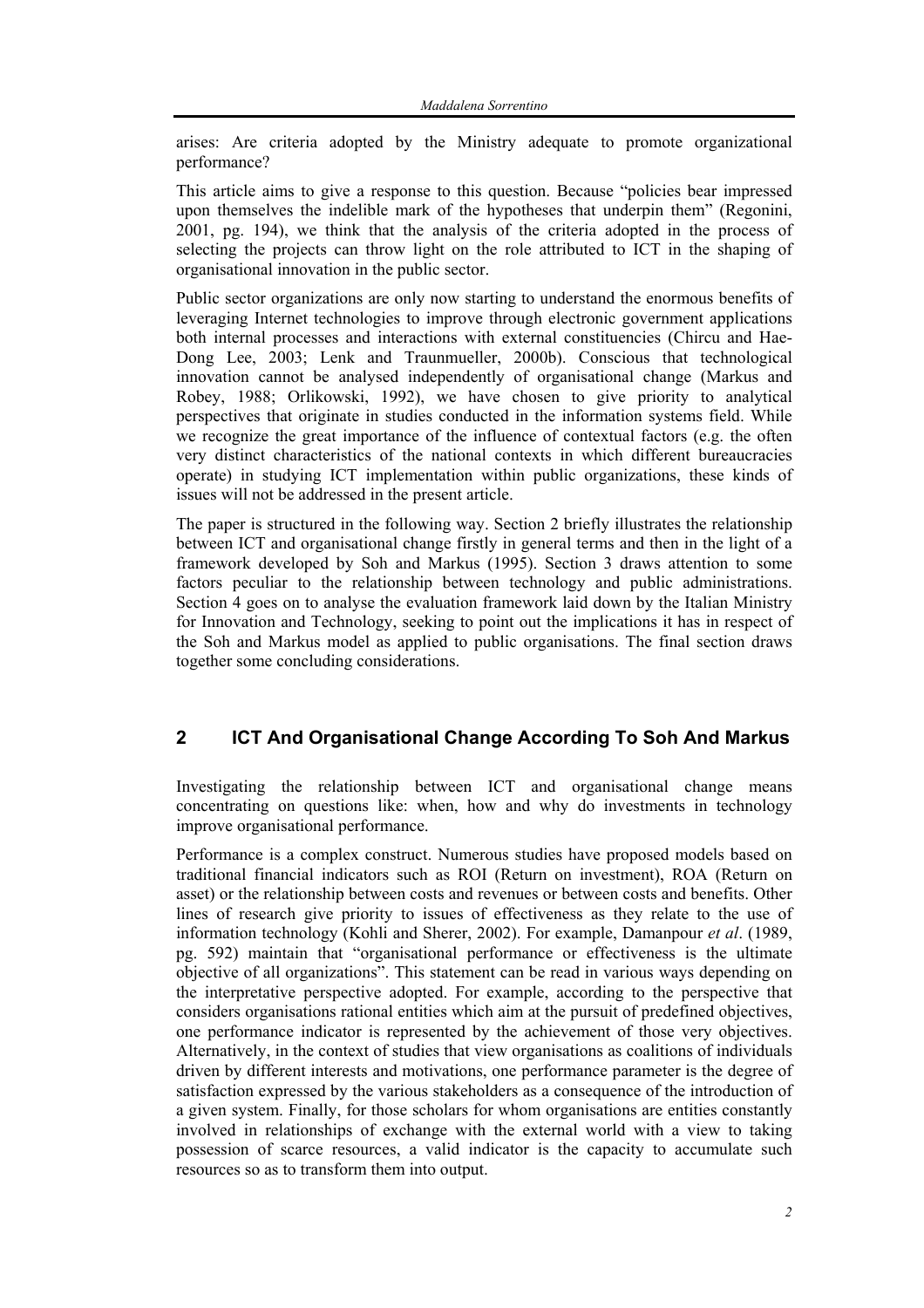According to Soh and Markus (1995) the concept of performance cannot be other than complex and multidimensional. Given that all the above-mentioned perspectives are not mutually exclusive but rather find concrete confirmation in reality, the authors propose grouping the various indicators under the single denomination of "organisational performance." Moreover, it has been suggested that a research approach of a dynamic type (process) be adopted (Markus and Robey, 1988) in the belief that a logic of this type – as opposed to one of a static nature (variance) – is a more appropriate way to give an account of the (possible) effects that accompany the introduction of a particular technology in a given organizational setting. Process theory admits the presence of discontinuities as well as unexpected and unforeseeable displacements and realignments. In fact, on the one hand, it hypothesises the existence of a sequence of interconnected events which lead to a certain result while, on the other, it admits that along the way something different may happen which could change those events.

According to Soh and Markus the relationship between organisational performance and information technology is the result of the interaction of 3 "ideal" sub-processes (Figure 1).



*Figure 1: How IT Creates Business Value (Soh and Markus, 1995)* 

Proceeding backwards (or rather from right to left), we note that the first sub-process ("competitive process") correlates the improvement in organisational performance to the impact of technology. Within the perspective of Sambamurthy and Zmud (1994) such impacts take on different meanings including the following: the implementation of new/better products and services, the redesign of business processes, greater communication efficacy and the adoption of dynamic and flexible organisational structures. Proceeding in the direction of the so-called "IT use process", the organisational impact of IT is viewed in relation to so-called "IT assets". This term indicates the set of infrastructures, technologies and know-how which – in conjunction with an appropriate managerial and implementation policy – form a resource with added value. Finally, the third sub-process ("conversion process") transforms investment in technology into strategic resources.

In short, Soh and Markus describe the sequence through which IT generates (or fails to generate) organisational performance. It starts out from the assumption that the demand for hardware, software and IT services is a feature of every type of organisation and it maintains that only a part of the investment is transformed into assets. Only if accompanied by appropriate use can IT assets produce positive organisational impacts. These, in turn – in the presence of favourable environmental conditions – produce an improvement in organisational performance. Organisational change represents the connecting link between technological resources and the results achieved with them.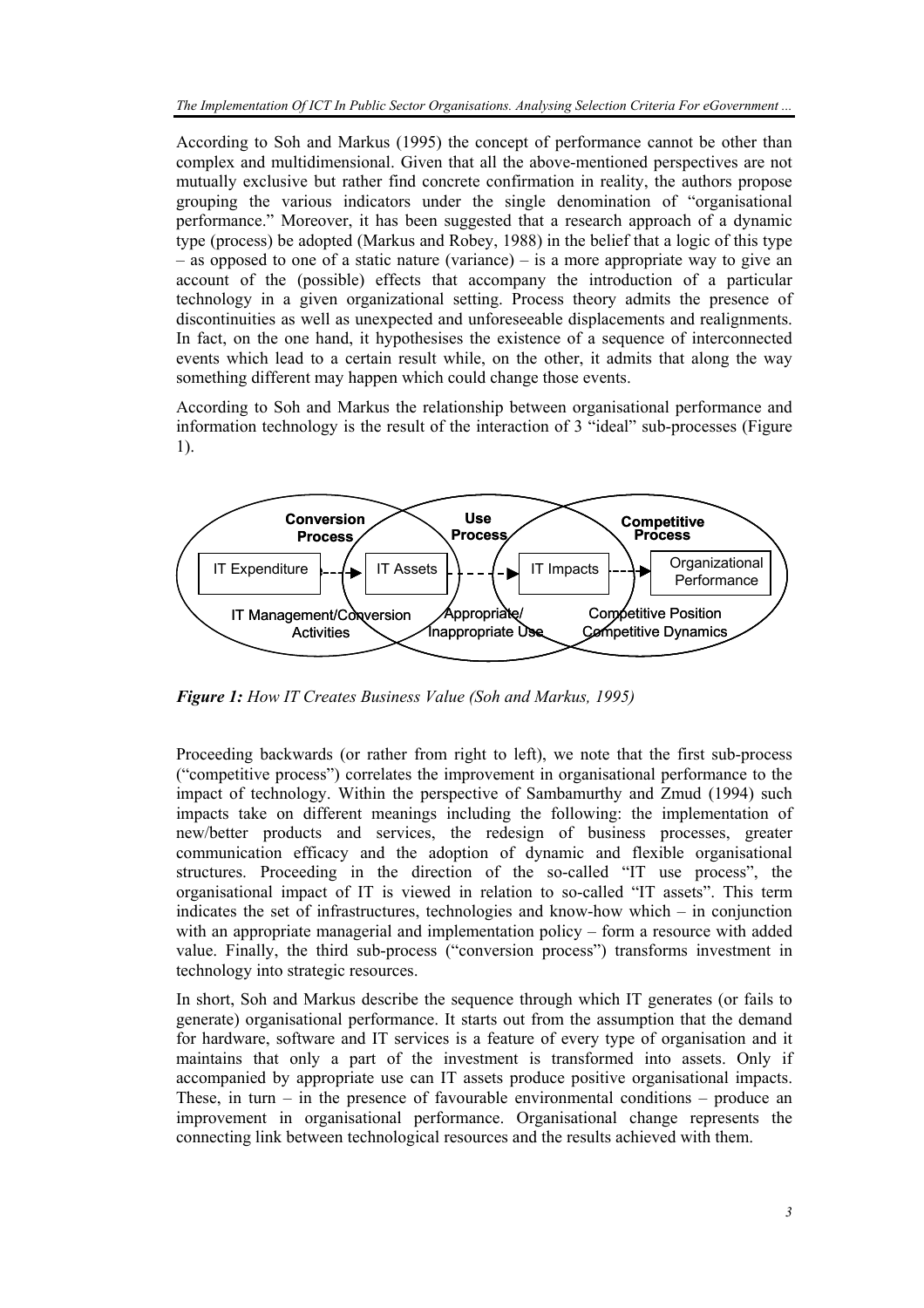Soh and Markus group together in a clear manner the crucial features of phenomena that experience has shown to be anything but simple and linear. The model also takes account of the relationship and of the potential overlap of the various phases. Figure 1 indicates certain conditions that are "necessary but not sufficient" (note how the arrows show their interrelationship) in order for the organisation to be able to draw certain benefits from the appropriate use of ICT. Organisational change is highly unpredictable; the expected results may not eventuate, even in the presence of all the factors that are considered relevant.

# **3 ICT And Public Sector**

We think that at this point it is useful to represent better the relationship between ICT and the public sector. Our objective is to understand whether the Soh and Markus framework can be applied to public organizations.

To this end we will discuss some of the most valuable contributions which have dealt with the role of ICT in the public sector. It should be considered that the relatively small amount of research dedicated to these themes has resulted in a limited number of scientific publications. A fundamental study elaborated by Bozeman and Bretschneider (1986), compares public management information systems (PMISs) with ISs in the private sector (MISs) and highlights the effects deriving from these differences on the managerial level. For example, in public administration bodies the planning process must be incremental/contingent rather than holistic/rational. Moreover, it is necessary to have longer and more profound system development and testing phases because possible anomalies could affect a much higher number of users. The theoretical framework provided by Bozeman and Bretschneider also emphasizes the role of environmental factors in shaping public information systems.

Bretschneider (1990) has investigated the main differences between public and private organizations that could affect the capacity to manage ICT resources effectively. The differences identified included, among other aspects, the following:

- PMIS managers have to contend with greater levels of interdependence across organizational boundaries than do private MIS managers;
- criteria for the evaluation of hardware and software, which ultimately lead to purchasing decisions, are different for PMIS and private MIS; and
- PMIS planning is more concerned with extra-organizational linkages, while private MIS is more concerned with internal coordination.

Virili (2001), on the basis of an analytical framework developed by Williamson (1996), interestingly notes that in the public sector some organizational choices (e.g. the introduction of ICT-based solutions) are intentionally characterised by inefficiency ("inefficiency by design", as Williamson put it). This inefficiency stems from a trade-off between efficiency and political consensus.

A recent study by Rocheleau and Wu (2002) traces a substantial uniformity of practice in regard to information systems, independently of the sector considered (it is enough to think of the growing use of outsourcing practices, or of the development of portals and Web sites). On some fronts, however, the differences between public and private spheres are destined to continue in the future.

The first element analysed regards the role attributed to technological resources. For example, one of the most important motivations for investing in ICT in the private sector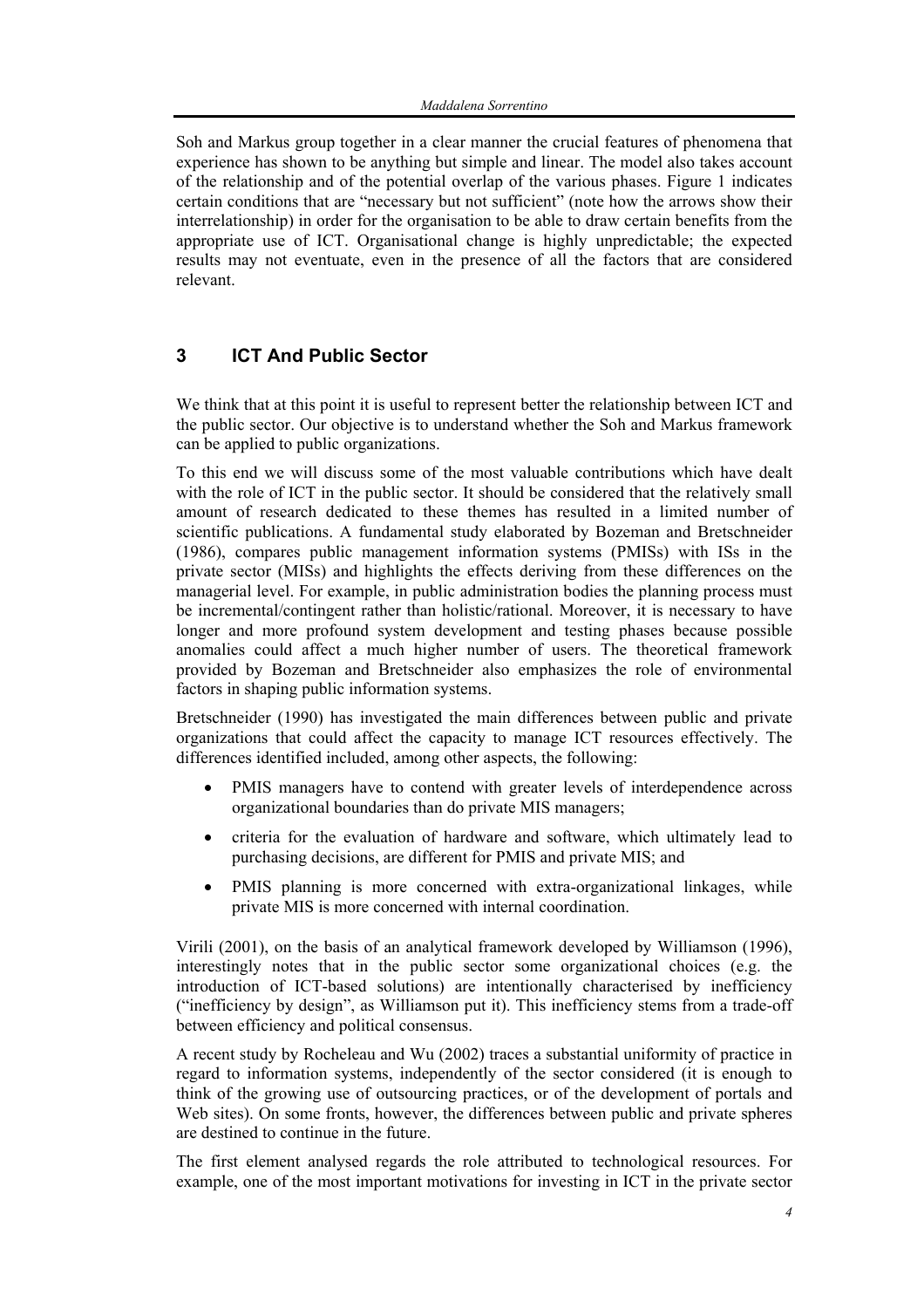concerns the ability to compete in the marketplace. Since competition in the public sector with other offices, with other agencies or with private operators is very limited, if not absent, it is understandable that it is the private companies that attribute greater significance to the implications of ICT on competitiveness. And, as a result, they are more inclined to make a commitment on this front. For the same reasons public administrations are less inclined to invest in solutions and projects which involve a high level of risk (Willcocks, 1994).

Another difference cited by Rocheleau and Wu concerns the use of information systems in relation to the respective pools of users. Private sector companies can decide whether or not to be present in certain segments of the market on the basis of considerations of economic convenience. Public administrations, on the contrary, have much more limited opportunity to determine their fields of action. Precluded from having the freedom to adopt policies to select users or limit the range of their supply, they are not able to withdraw from providing services even in situations where it is plainly uneconomic.

Finally, another distinguishing factor destined to remain concerns decision-making mechanisms that, in the public sector, are subject to supervision on the part of external bodies (e.g. oversight agencies). Public organizations must respond to superior government bodies, private citizens and peer agencies. From this need for transparency and accountability there derive specific functional and organisational requirements (for example, legislation requires that public administrations periodically provide superior government bodies with reports in a very specific format). These obligations, by contrast, may not be present in private organizations.

The public sector, then, reveals similarities with the private sector, but these appear more difficult to interpret as a result of the combined operation of a greater number of contextdependent variables - whether they derive from within or from without - including "…the scope of users, the type of decision that the information system supports and other factors such as time pressure and accountability (…)." (Newcomer and Caudle, 1991, pg. 378).

Nevertheless, the existence of particular elements like those just listed leaves intact the conceptual framework of the Soh and Markus model. In what follows, then, this will be used to respond to our initial question.

# **4 An Exemplifying Case: Selection Criteria For eGovernment Projects**

The evaluation table developed by the Ministry for Innovation and Technology is a system of indicators divided into 5 principle classes, each one assigned its own relative weight (Table 1).

The structure is very similar to a scoring model and is conceived to be used both by the public bodies proposing projects and by the experts responsible for evaluating them. The choice of the projects to co-finance has been determined on the basis of a nation-wide selection process.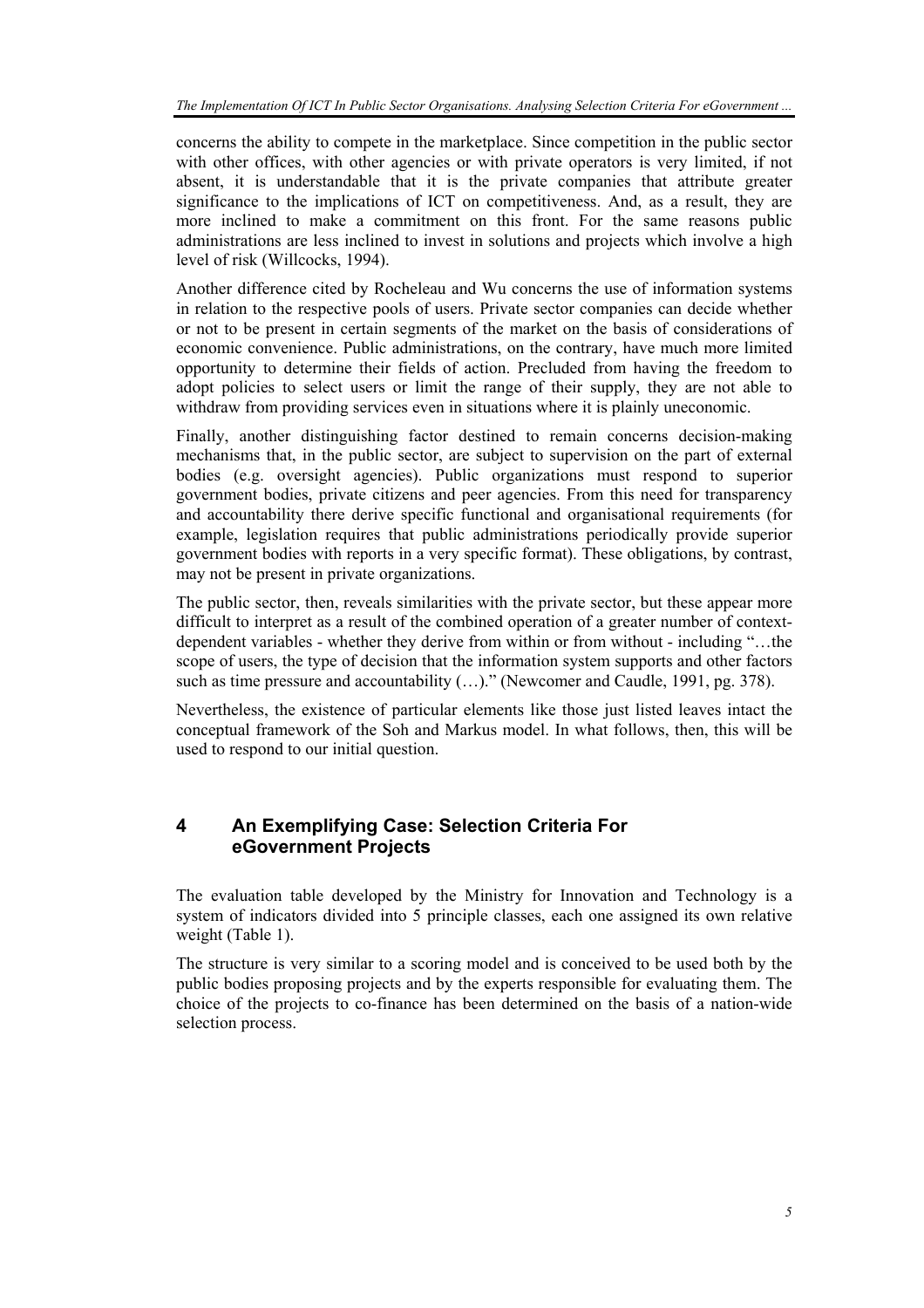*Table 1: Evaluation Criteria for eGov Proposals (source: Italian Ministry of Innovation and Technology)* 

| Criteria       |                                                                                                                                                                                                                                                                                                                                               | Score |
|----------------|-----------------------------------------------------------------------------------------------------------------------------------------------------------------------------------------------------------------------------------------------------------------------------------------------------------------------------------------------|-------|
| a.             | Consistency with the objectives of local Territorial Plan                                                                                                                                                                                                                                                                                     | 10    |
| b.             | Quality of the proponent, in terms of: dimensions (internal staff and number of<br>constituents); number of public bodies involved in the initiative; available IT and<br>organizational resources; past experience and specific competencies in the field;<br>financial commitment                                                           | 35    |
| $\mathbf{c}$ . | Quality of the project, in terms of use of specific methods for project management<br>and for analysis of user requirements                                                                                                                                                                                                                   | 10    |
| d.             | Overall quality of the proposed solution (compliance with specifications stated in<br>Technical Annexes; potential impact of on-line services to be developed; level of<br>interactivity and accessibility; kind of technology tools employed; number and variety<br>of delivery channels; long-term financial and administrative feasibility | 35    |
| e.             | Possibility of replicating the same experience in other contexts (portability and<br>scalability of the project across public administration bodies)                                                                                                                                                                                          | 10    |

The authorities responsible for the selection gave attention to and evaluated positively the following features:

- "objective" parameters relating to the public body making the proposal (including former experience in analogous projects, the present level of computerisation, experience in the sector and the number and quality of services already realised and put into action through innovative delivery channels);
- plans based on the use of methodologies recognised as valid for the management of projects and the conduct of work programmes together with the use of instruments for the analysis of user requirements;
- adequate technological and professional resources present in the administrative body and in any private partners (if involved in the project);
- the extent of the services to be realised and their cost in relation to the extent of the pool of users; and
- references to market standards and to the use of open technologies with a view to promoting the extension of the same services to other administrations and to redeploying the experience gained.

### *4.1 A Rational Vision*

The indicators chosen and the relative weight given to each seem to respond to 2 distinct fundamental questions (Ginzberg, 1979, Table 1) concerning selection decisions and resource allocation decisions:

- i. Does the project respect the minimum requirements expected?
- ii. Does the project represent the "best" use of resources among the available (and potential) uses?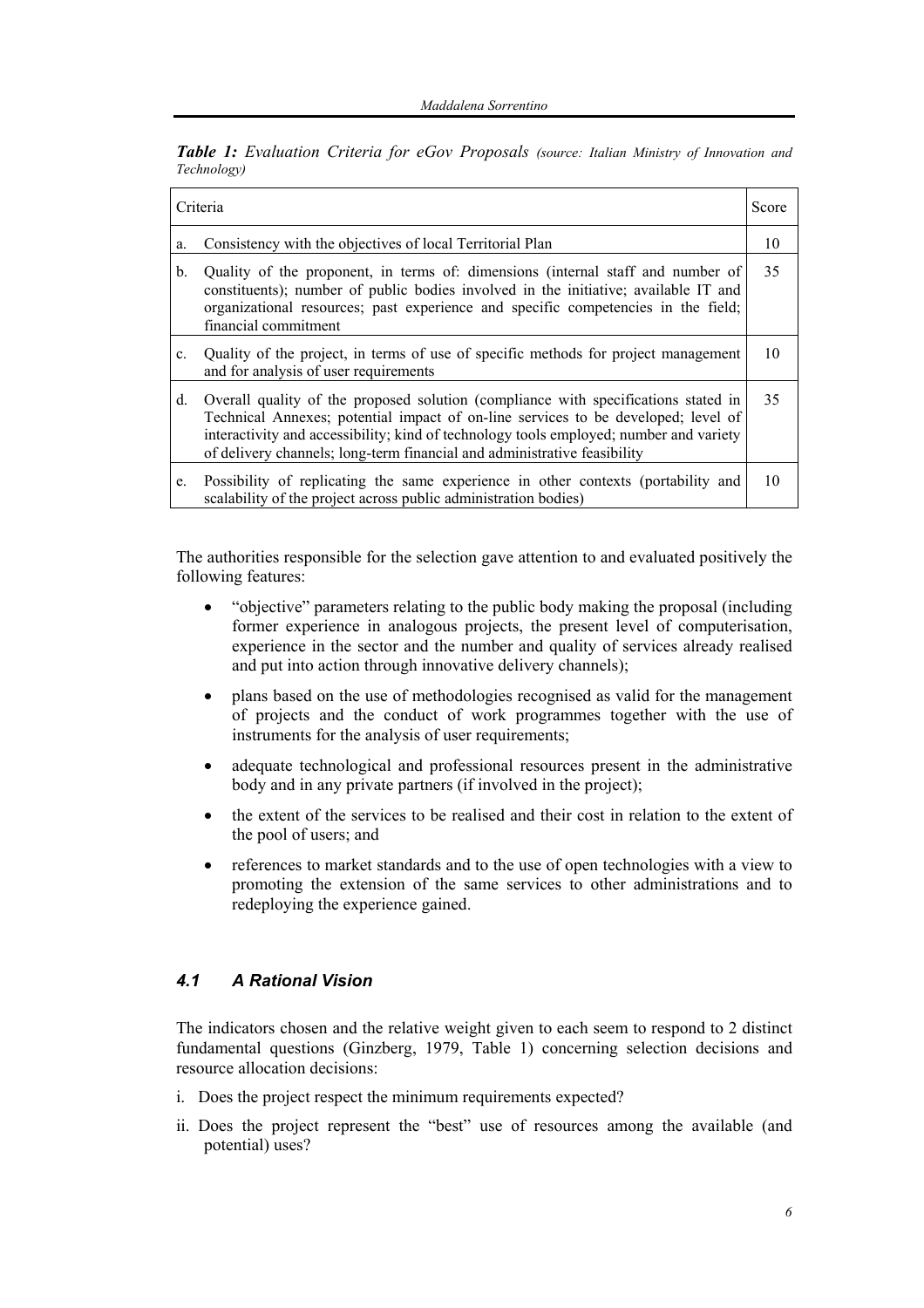In the first case the intention is to ensure that the contents of the proposals meet the general requirements outlined in the plan as well as those present in the accompanying technical specifications. In the second case, on the other hand, emphasis is placed on the control of the practicability of the projects with a view to facilitating the creation of services that are accepted and used in an appropriate manner. In both cases the evaluation gives weight to measurable parameters so as to facilitate a comparison across different proposals.

What emerges clearly is a rational and deterministic vision of ICT investments employed for the realisation of the e-government plans, one that is inspired by criteria of pure optimisation. There is an assumption that the choice and use of the "right" instruments (conceived in terms of the capacities offered by the hardware, software and infrastructure components used), together with the employment of adequate professional resources, will necessarily lead to the realisation of "good" solutions and, therefore, to the achievement of results that cannot be other than "positive" for the performance of the relevant administrative bodies.

A further confirmation of the causal model adopted emerges from the role attributed to open technologies and to standards. For example, the XML language and the SOAP protocol are indicated in Annex 2 as suitable technologies to design, structure and carry information via the Internet. The inclusion of these requirements is tied to a dual objective: to guarantee the exchange of data even between heterogeneous technical platforms and to facilitate interoperability. In the same documents, however, no mention is made of the organisational problems that often constitute the real obstacles to the realisation of effective interaction between local administrations. As correctly stated by Landsbergen and Wolken (2001, pg. 206), "interoperability is more than 'digital plumbing' (…). Fundamentally, interoperability is people talking and sharing information. Sharing information reduces the 'paperwork burden' on the citizen, streamlines work processes, and enriches the formulation, implementation, and evaluation of policy".

Even in relation to a crucial principle like the need to carry over experience and knowledge into other areas of the public sector, the problem is again treated in terms of mere technological feasibility. Markus (2001, pg. 83) notes that "it takes more than information technology to document and reuse knowledge. It takes 'organizational work'".

The plan conceptualises the role of information technologies in terms of an "enabling instrument" for the realisation of e-government.

In this context we might briefly refer to the large quantity of scientific contributions and empirical research which, as well as put forward much more complex readings of the phenomena, has recognised and demonstrated the importance – among other things – of the social and political dimensions of ICT. Among more recent work one could refer to, for example, McLoughlin (1999), Landsbergen and Wolken (2001) and deLancer Julnes and Holzer (2001). According to another particularly interesting contribution, that of Ryan and Harrison (2000), ignoring such aspects not only demonstrates the limited importance attributed to them but, above all, deprives the administrations of the opportunity to guard against the dangers deriving from an inadequate commitment on a front as delicate as that of the management of change. Bellamy and Taylor (1996) affirm clearly that in the public sector the reasons for the failure of innovative projects in the ICT field must be sought on the political front rather than on the technical front.

Returning to the Italian plan, if the intention was to facilitate service innovation at the local level, attention should have gone beyond the moment of the selection of the projects. Instead, in the official documents the only references to the implementation and use phases concern the control of the presence (in the context of the work plan) of activity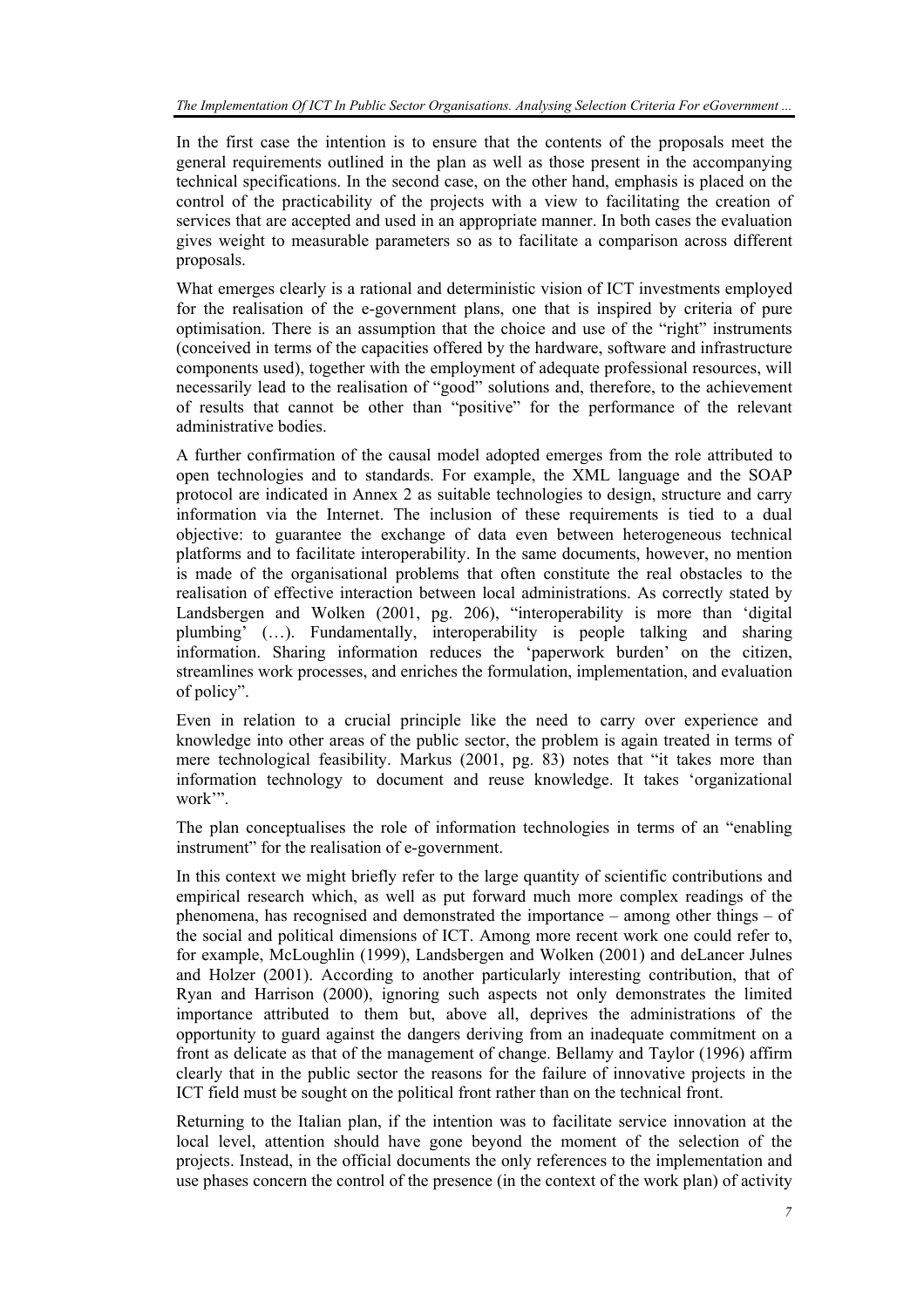aimed at determining the level of satisfaction of the users. Thus, the e-government projects have been regarded as "one-shot" initiatives rather than as recursive ones ("ongoing", as Kling and Lamb, 1999, put it).

The "one-shot" approach may be appropriate where the project is dealing with the substitution or up-dating of pre-existing software applications in a logic of simple replacement. Similarly, it might be appropriate in cases in which the system to implement is not very complex. However, when the object is to promote through ICT innovation destined to influence the users of services, internal work practices and the performances of public bodies, there emerges a need for the adoption of a more open and less deterministic vision which takes account of the interdependence between the various aspects. In the case in question, the integration of the grid with the indicators inspired by the socio-technical perspective (Robey and Markus, 1984; Sorrentino and Virili, 2003) and the political perspective (Bellamy and Taylor, 1996; Warne and Hart, 1996) would not have overlooked the importance of the rational approach but would have certainly contributed to placing it in a more realistic context.

Thus, we could conclude that the relative ease with which – thanks to the spread of Internet technologies – it is possible to provide new front-office services, has lead the Ministry of Innovation and Technology to undervalue the complexity inherent in processes of technological innovation.

## *4.2 Some Implications In Respect Of The Soh And Markus Model*

At this point we can reread the Italian plan for e-government in the light of the Soh and Markus model. At the end of this exercise we count on having the knowledge necessary to respond to our initial research question.

The plan assumes a very simple causal chain between initial conditions and future consequences. Before anything else, we point out that the perspective does not go beyond the first of the 3 sub-processes, i.e., the one that "converts" technological investments into IT assets. In this regard we observe that it is also very problematic to manage to step outside a feasibility study if, in the organisational context of the agency making the proposal, investments can be transformed into value-added resources capable of unleashing cycles of positive change. Moreover, we draw attention to the fact that the process of conversion involves, in turn, various phases in which the decisive aspect does not lie so much in the type of technical solution as in the action taken by management (Markus and Soh, 1993) in terms of: 1) the formulation of IT strategies, 2) the identification of structures dedicated to the implementation of such strategies, 3) the selection of the appropriate IT projects and 4) the effective management of the projects themselves. It is evident that in none of the crucial contexts just cited can a technocratic approach be considered realistic. Finally, there is no sign of the two further necessary conditions indicated by Soh and Markus: the "IT use process" and the "competitive process".

We can conclude, therefore, that the Italian plan for e-government has determined to evaluate *ex ante* the resources absorbed by the process of innovation, i.e. the input employed by the administrations at the moment of initiating a given project: technologies and human and financial resources. Consequently, the outcomes of any initiative can, at most, be evaluated in terms of the "documentation and measurement of outputs" with all the risks of self-reference (Regonini, 2001, pg. 164) that this implies.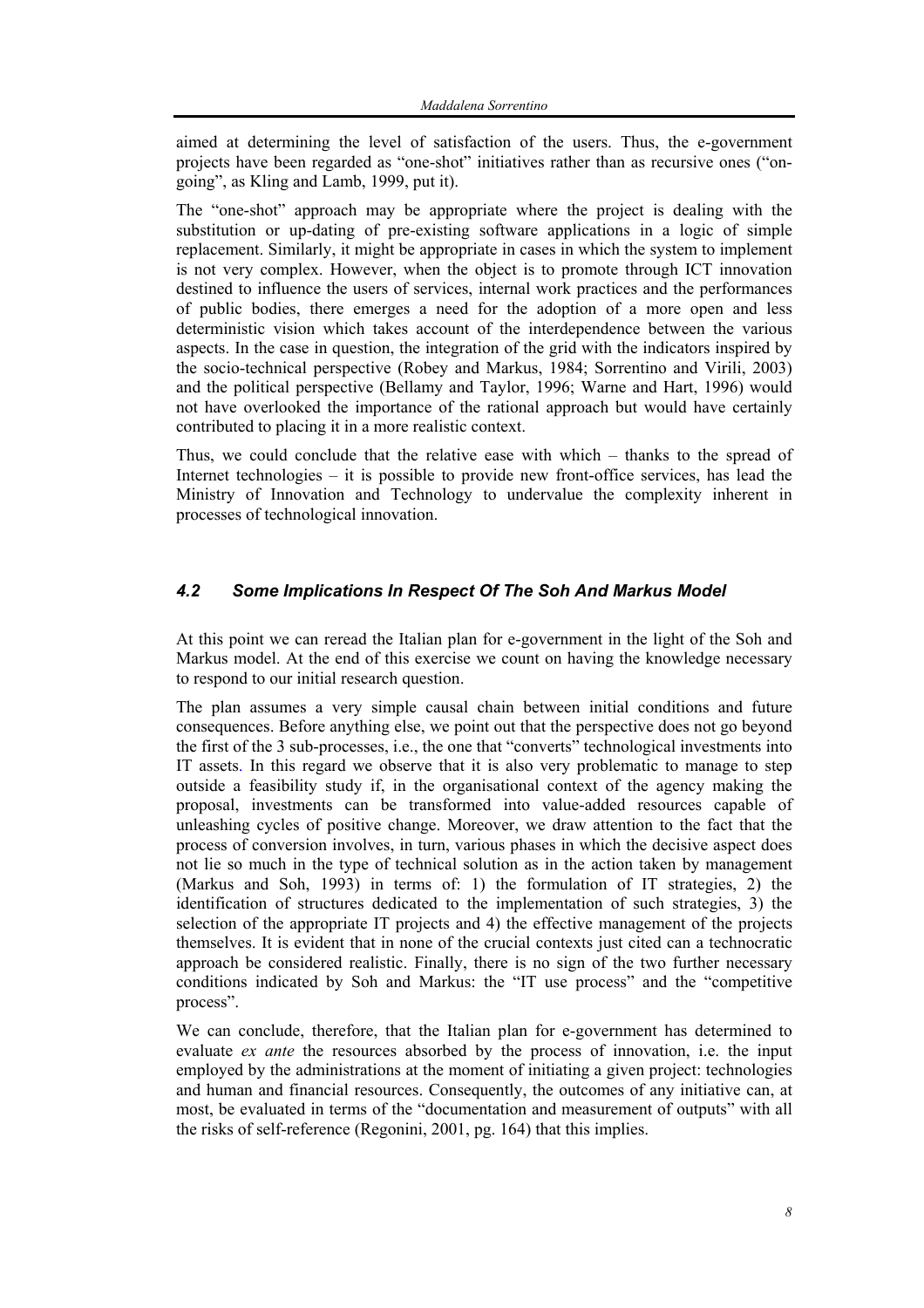# **5 Summary And Conclusions**

From the analysis conducted it emerges that the predominant approach adopted by the Italian Ministry of Innovation and Technology is the objective/rational one in which ICT is placed at the centre of the process of change in public administration.

The perspective is partial in that it overlooks the social and political dimension of technology. Therefore, our response to the initial question is highly sceptical. Not only are we not certain that the push towards technological innovation promoted by the government plan will be translated automatically into an improvement in organisational performances at a local level but we believe that the absence of any form of *ex post* evaluation (based, in other words, on a comparison between the objectives of the program, the expected effect and those actually obtained) is highly limiting. For example, if the plan had covered the entire life cycle of the co-financed systems, it would have been possible with time to make use of a wide range of cases on a national scale. This same information base would have functioned, in turn, as a testing ground in relation to the causal relations which gave rise to the e-government plan. Let us not forget that in Italy "…experiences characterised by substantial components of innovation co-exist with situations in which progress towards innovation still encounters obstacles that are very difficult to overcome" (Formez, 2002, pg. 39).

The Soh and Markus model improves our understanding of ICT-related implications and points the way to some necessary but not sufficient conditions which need to be recognised and supported. Recognising the presence of 3 sub-processes, each characterised by its own assumptions and implications, allows us to isolate or anticipate the effects that may influence organisational performance. A further revealing contribution that the Soh and Markus framework can offer emerges in relation to the construction of future research hypotheses regarding Italian public administration in particular. For example, it could be interesting to test empirically the existence of the differences hypothesised by Rocheleau and Wu (2002).

The greatest limit of the model is that  $-$  being of general use  $-$  it does not distinguish between the different ways of conceiving of performances in the context of public policy, specifically, product (output), result (outcome) and effect (impact) (Regonini, 2001, pg. 162). If applied to the construction of systems for evaluating ICT investments in the public sector, the framework will necessarily have to take into consideration the joint influence exerted on all three key processes (IT conversion, IT use and competitive process) by a greater number of contextual elements.

# **References**

- Bellamy, C., Taylor, J., (1996): New information and communications technologies and institutional change, International Journal of Public Sector Management, Vol. 9 n. 4.
- Bozeman, B., Bretschneider, S., (1986): Public Management Information Systems: Theory and Prescription, Public Administration Review, Vol. 46, Special Issue.
- Bretschneider, S., (1990): Management Information Systems in Public and Private Organizations: an Empirical Test, Public Administration Review, Vol. 50 n. 5.
- Chircu A., M., Hae-Dong Lee, D., (2003): Understanding IT Investments in the public sector: the case of e-Government, Proceedings of the 9<sup>th</sup> American Conference on Information Systems .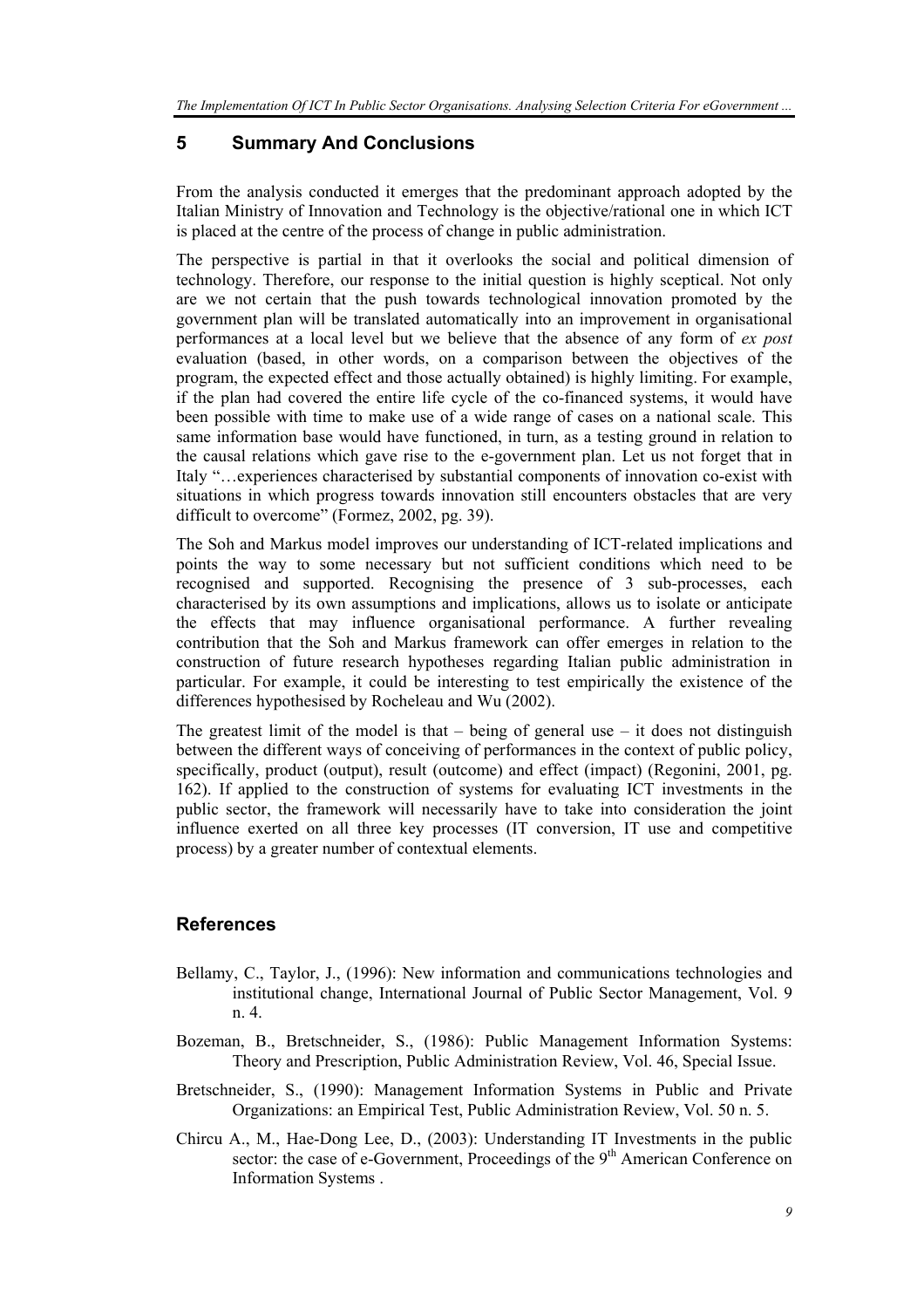- Damanpour, F., Szabat K., Evan, W., (1989): The relationship between types of innovation and organizational performance, Journal of Management Studies, 26:6, November.
- deLancer Julnes, P., Holzer, M., (2001): Promoting the utilization of performance measures in public organizations: an empirical study of factors affecting adoption and implementation, Public Administration Review, November/December, vol. 61, No. 6.
- Formez, (2002): "E-Government. Nuovi paradigmi organizzativi e formativi nelle regioni e negli enti locali", Roma.
- Gazzetta Ufficiale, n. 78  $3<sup>rd</sup>$  April 2002. Selezione di progetti proposti dalle regioni e dagli enti locali per l'attuazione dell'e-government (see: http://www.pianoegov.it/avvisi/).
- Ginsberg, M. J., (1979): Improving MIS Project Selection, Omega, Vol. 7, No. 6.
- Kling, R., Lamb, R., (1999): IT and organizational change in digital economies: a sociotechnical approach, Computer and Society, vol. 29, n. 3, September.
- Kohli, R., Sherer, S. A., (2002): Measuring payoff of information technology investments: research issues and guidelines, Communications of the AIS, Vol. 9.
- Landsbergen, D., Wolken, G., (2001): Realizing the promise: government information systems and the fourth generation of information technology, Public Administration Review, Mar/Apr., vol. 61, Issue 2.
- Lenk, K., Traunmueller, R., (2000a): Perspectives in electronic Government, IFIP WG 8.5, Public Administration Working Conference on Advances in Electronic Government, February 10-11, Zaragoza.
- Lenk, K., Traunmueller, R., (2000b): A framework for Electronic Government, Proceedings 11<sup>th</sup> International Workshop on Database and Expert Systems Applications, September 4-8, London.
- Markus, M. L., (2001): Toward a knowledge reuse: types of knowledge reuse situations and factors in reuse success, Journal of Management Information Systems, Vol. 18 n. 1.
- Markus, M. L., Robey, D., (1988): Information technology and organizational change: causal structure in theory and research, Management Science, vol. 34, May.
- Markus, M. L., Soh, C., (1993): Banking on Information Technology. Converting IT spending into firm performance, in R.D. Banker, R. J. Kauffman and M. Mahmood (Eds.), "Strategic Information Technology Management", Idea Group Publishing, Harrisburg.
- McLoughlin, I., (1999): "Creative technological change", Routledge, London.
- Newcomer, K., Caudle, S., (1991): Evaluating public sector information systems: more than meets the eye, Public Administration Review, September/October, Vol. 51 No. 5.
- Orlikowski, W., (1992): The duality of technology. Rethinking the concept of technology in organizations, Organization Science, 3(3).
- Regonini, G., (2001): "Capire le politiche pubbliche", il Mulino, Bologna.
- Robey, D., Markus, M. L., (1984): Rituals in Information Systems Design, MIS Quarterly, March.